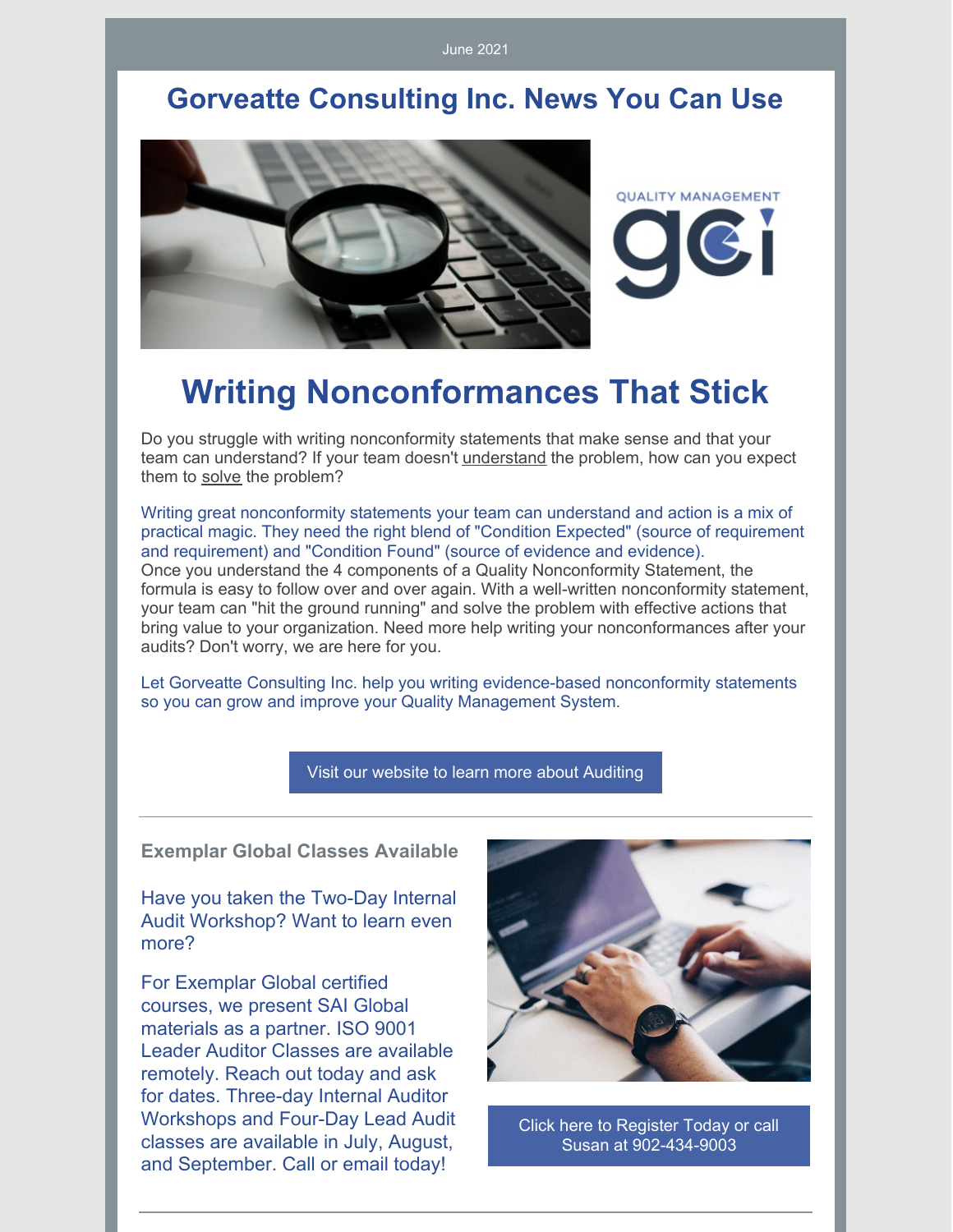

#### **TRY BEFORE YOU BUY! Just look at what we have to offer: Test drive your training, your way!**

Why not test drive Gorveatte Consulting Inc.? Check out these links to training sessions presented by Susan Gorveatte. Want to engage the services of Gorveatte Consulting Inc. Just call to set up your free appointment. Yes. Free. Click to learn more about Gorveatte [Consulting](https://www.gorveatteconsulting.com) Inc.

Remote Audits: Worthless or Worthwhile? One Hour [Collaborative](https://www.innovationtrainer.com/a/45725/eSzfFR6p) Course (Free!)

Strategies for Remote Audit Success! [Collaborative](https://www.innovationtrainer.com/a/45481/eSzfFR6p) Training (\$49 USD session)

ASQ Western Canadian [Conference](https://www.youtube.com/watch?v=qfkPxVN5khA&t=751s) on Business Excellence Panelist (Free!)

Audit Like a Leader: A [recorded](https://attendee.gotowebinar.com/recording/5889078149471724555) session ASQ Audit Division January 2021 (Free!)

#### **Who Do You Know?**

Do you know an organization that can benefit from the services of Gorveatte Consulting Inc.?

We have an active referral program and we can help your friends, customers, and suppliers implement a value-added ISO 9001 Quality Management System with a subject matter expert by their side each step of the way. Everyone wins! Call now!



Email Gorveatte [Consulting](https://www.gorveatteconsulting.com/contact.html) Inc. to send your referral today!

## **Helping you demystify the ISO 9001 Standard**

# **Motivational** Quote